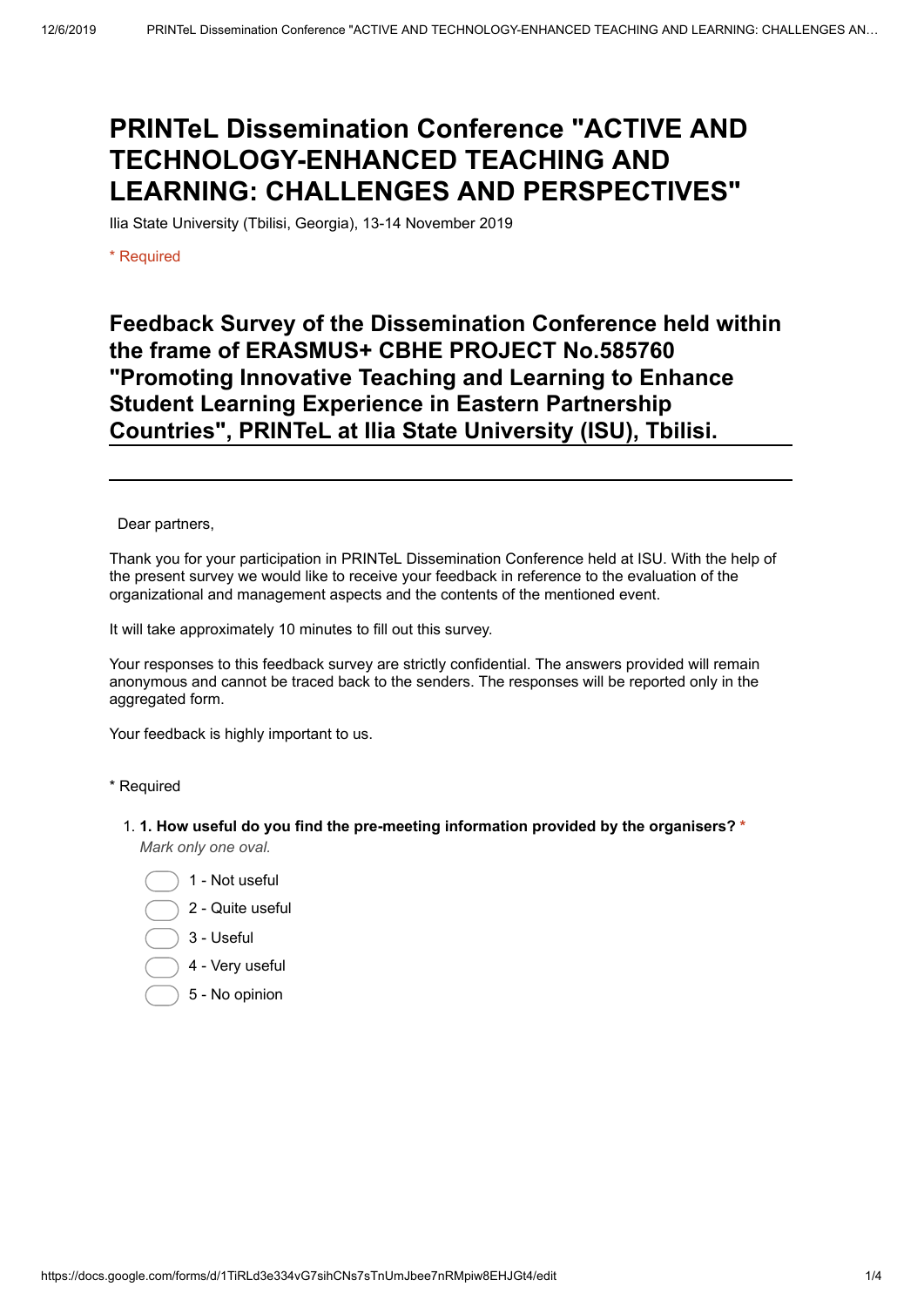### 2. **2. Please rate the following events of the 1st day (November 13) of the Dissemination Conference in relation to your expectations. \***

*Mark only one oval per row.*

|                                                                                                                                                       | Did not fulfill<br>my<br>expectations | Partly fulfilled<br>my<br>expectations | Fulfilled my<br>expectations | Exceeded<br>my<br>expectations | No opinion<br>/ Did not<br>attend |
|-------------------------------------------------------------------------------------------------------------------------------------------------------|---------------------------------------|----------------------------------------|------------------------------|--------------------------------|-----------------------------------|
| Welcome<br>addresses                                                                                                                                  |                                       |                                        |                              |                                |                                   |
| Introducing of<br>the Conference<br>Workshop by<br>project<br>coordinator                                                                             |                                       |                                        |                              |                                |                                   |
| Plenary session<br>1:<br>Hybrid/Blended<br>Teaching &<br>Learning                                                                                     |                                       |                                        |                              |                                |                                   |
| Plenary session<br>2: Video as a<br>Learning tool for<br>teachers &<br>students: Video<br>Lecturing &<br>promoting<br>Interaction in the<br>Classroom |                                       |                                        |                              |                                |                                   |
| <b>Plenary Session</b><br>3: Active<br>Learning with<br>special focus on<br>Technology<br>Enhanced<br>Collaborative<br>Learning                       |                                       |                                        |                              |                                |                                   |
| <b>Plenary Session</b><br>4: Active<br>Learning in the<br>Flipped<br>Classroom                                                                        |                                       |                                        |                              |                                |                                   |
| <b>Plenary Session</b><br>5: Active learning<br>& ICT-enhanced<br>teaching: M-<br>learning &<br>gamification                                          |                                       |                                        |                              |                                |                                   |
| Closing of the<br>first day-key<br>findings                                                                                                           |                                       |                                        |                              |                                |                                   |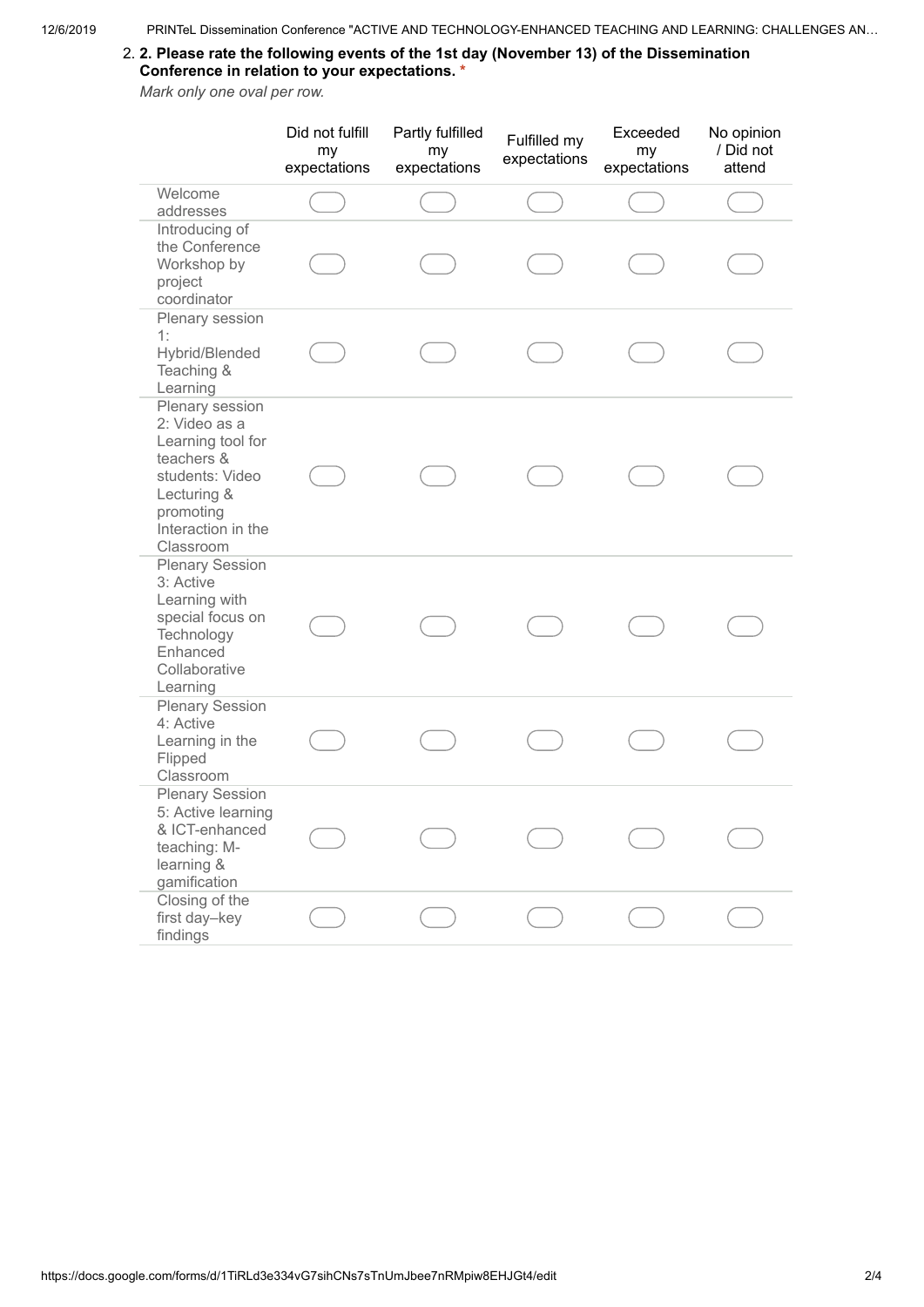### 3. **3. Please rate the following events of the 2nd day (November 14) of the Dissemination Conference in relation to your expectations. \***

*Mark only one oval per row.*

|                                                                                                | Did not fulfill<br>my<br>expectations | Partly fulfilled<br>my<br>expectations | Fulfilled my<br>expectations | Exceeded<br>my<br>expectations | No opinion<br>/ Did not<br>attend |
|------------------------------------------------------------------------------------------------|---------------------------------------|----------------------------------------|------------------------------|--------------------------------|-----------------------------------|
| Training<br>Outcomes from<br><b>Trained Faculty</b><br>Members and<br>Students'<br>Perspective |                                       |                                        |                              |                                |                                   |
| <b>TSDC</b><br>Experience<br>presented by<br><b>FHJ</b>                                        |                                       |                                        |                              |                                |                                   |
| <b>TSDC</b><br>Experience<br>presented by UB                                                   |                                       |                                        |                              |                                |                                   |
| <b>TSDC</b><br>Experience<br>presented by LiU                                                  |                                       |                                        |                              |                                |                                   |
| <b>TSDC</b><br>Experience<br>presented by KU<br>Leuven                                         |                                       |                                        |                              |                                |                                   |
| <b>TSDC</b><br>Experience<br>presented by<br><b>U.PORTO</b>                                    |                                       |                                        |                              |                                |                                   |
| Closing and final<br>remarks<br>presented by the<br>project<br>coordinator                     |                                       |                                        |                              |                                |                                   |

### 4. **4. How useful do you find the opportunities for networking during the conference? \***

*Mark only one oval.*

- 1 Not useful
- 2 Quite useful
- 3 Useful
- 4 Very useful
- 5 No opinion

5. **5. Overall, how satisfied are you with the PRINTeL Dissemination Conference held at ISU? \***

*Mark only one oval.*

- 1 Not satisfied
- 2 Quite satisfied
- 3 Satisfied
- 4 Very satisfied
- 5 No opinion